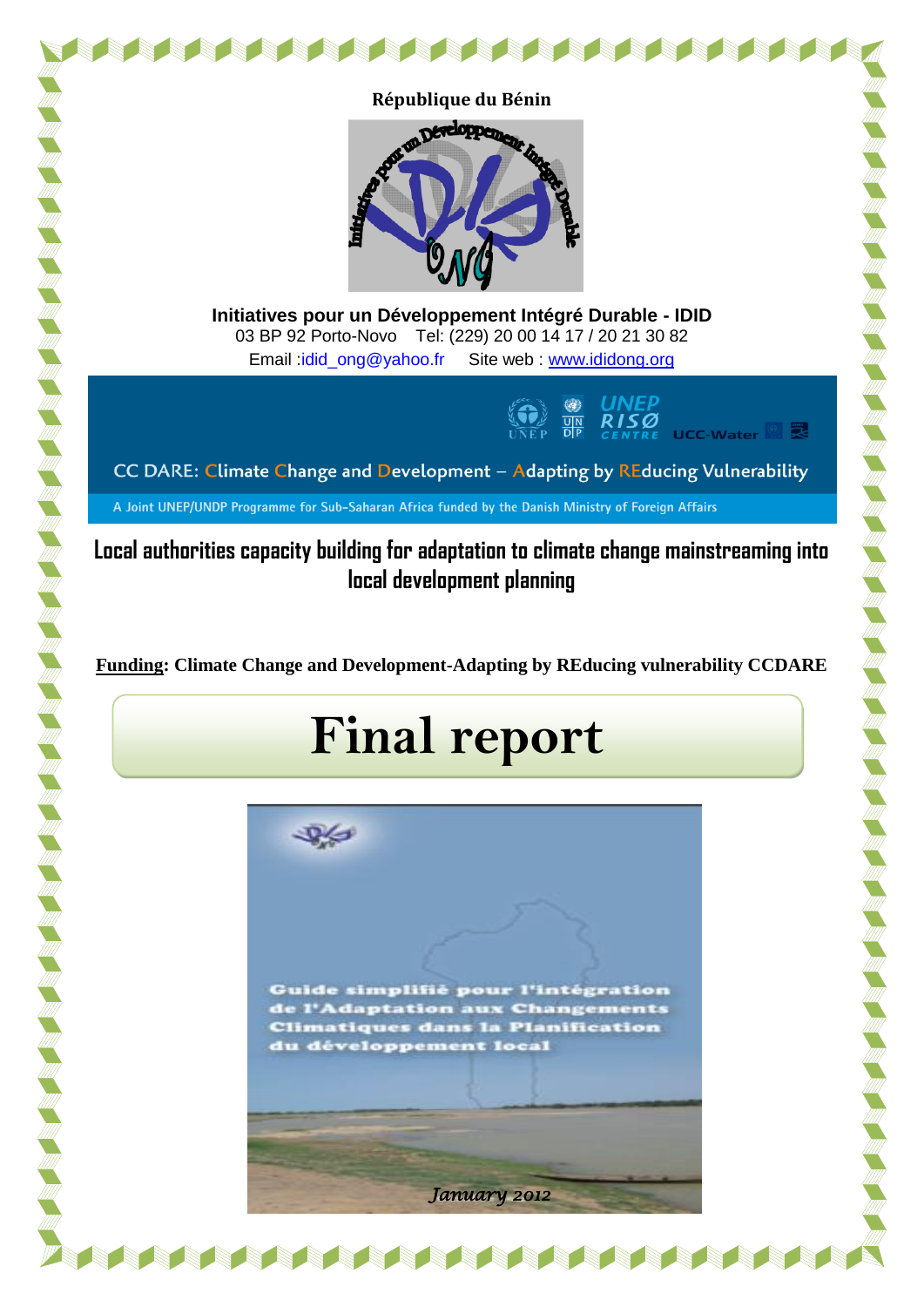# **CC-DARE: Climate Change and Development – Adapting by REducing vulnerability**

A joint UNEP/UNDP Programme for Sub-Saharan Africa funded by the Danish Ministry of Foreign Affairs

<span id="page-1-0"></span>

| List of contents (1 page on its own)                                                                |  |
|-----------------------------------------------------------------------------------------------------|--|
|                                                                                                     |  |
| i.                                                                                                  |  |
| ii.                                                                                                 |  |
| iii.                                                                                                |  |
| 1)                                                                                                  |  |
| 2)                                                                                                  |  |
| a.                                                                                                  |  |
| b.                                                                                                  |  |
| C.                                                                                                  |  |
| $d_{\cdot}$                                                                                         |  |
| Discussion of projects results in relation to institutional strengthening, human resources<br>3)    |  |
| development and national planning and adaptation to climate change (max 2 pages)  9                 |  |
| $h_{\cdot}$                                                                                         |  |
| Effect on mainstreaming climate change into planning with particular reference to<br>$\mathsf{C}$ . |  |
| National Poverty Reduction Strategies (PRSP), Second National Communications (SNC),                 |  |
|                                                                                                     |  |
| 4)                                                                                                  |  |
| 5)                                                                                                  |  |
| 6)                                                                                                  |  |
| 7)                                                                                                  |  |
| 8)                                                                                                  |  |
|                                                                                                     |  |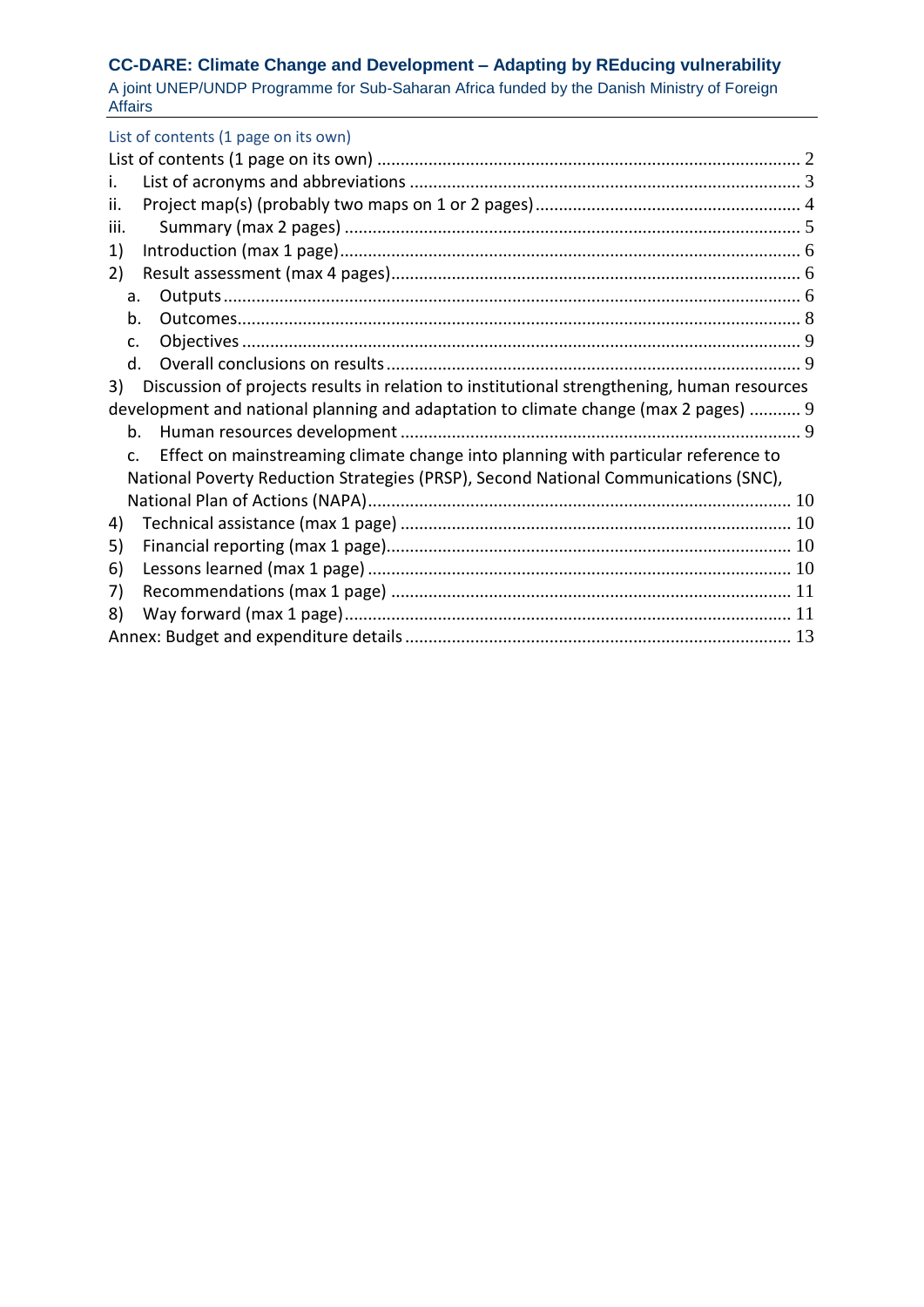## <span id="page-2-0"></span>i. List of acronyms and abbreviations

CCDARE: Climate Change and Development – Adapting by reducing vulnerability NAPA:

IDID : Initiatives pour un Développement Intégré Durable

NGO: Non-Governmental Organization

SNC: Second National Communication

UNDP: United Nations Development Programme

UNEP: United Nations Environment Programme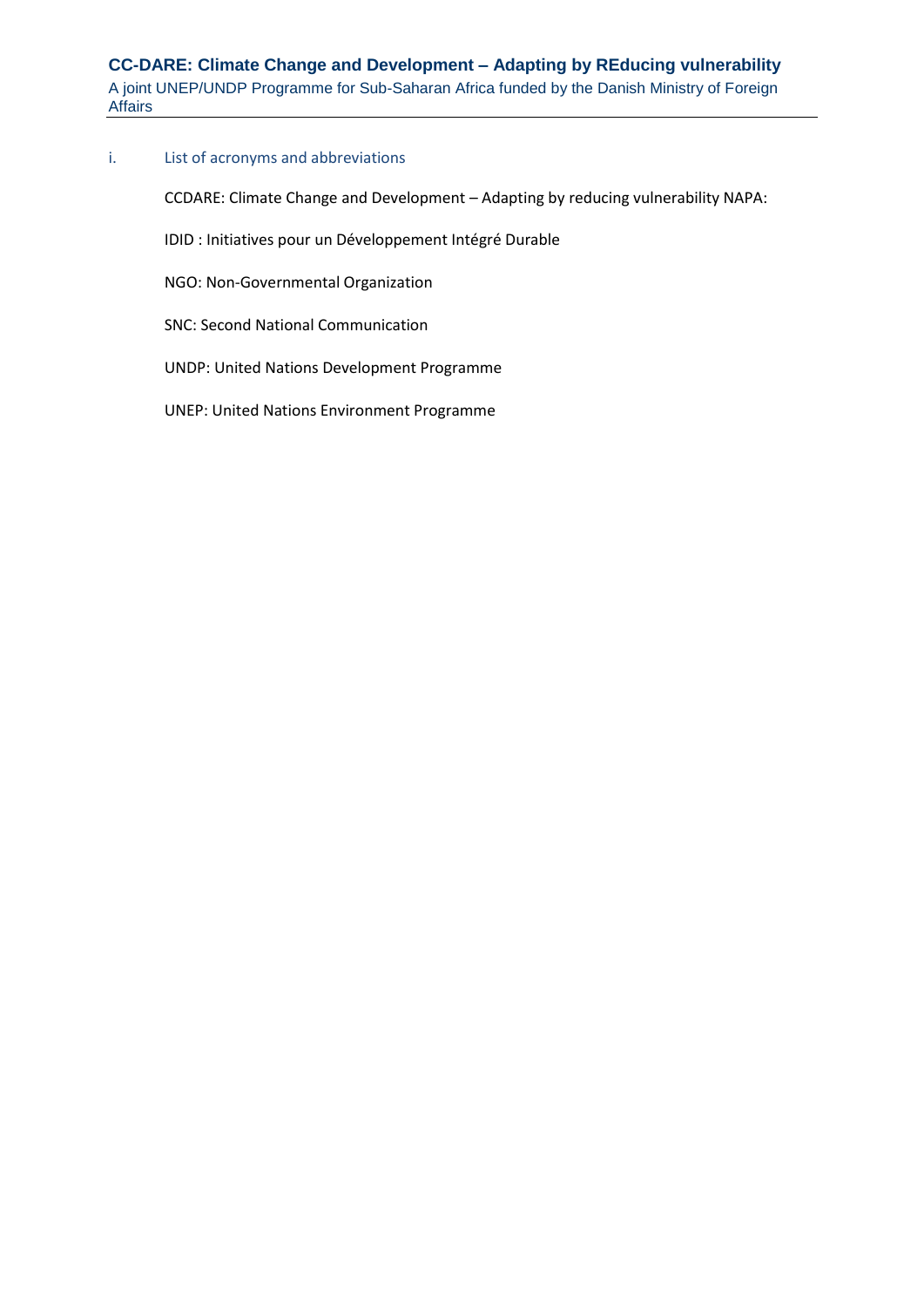<span id="page-3-0"></span>ii. Project map(s) (probably two maps on 1 or 2 pages) *Simple maps should be included containing the country's location in Africa and the projects location within the country. Information of relevance for the project should be included in the maps (e.g. infrastructure)*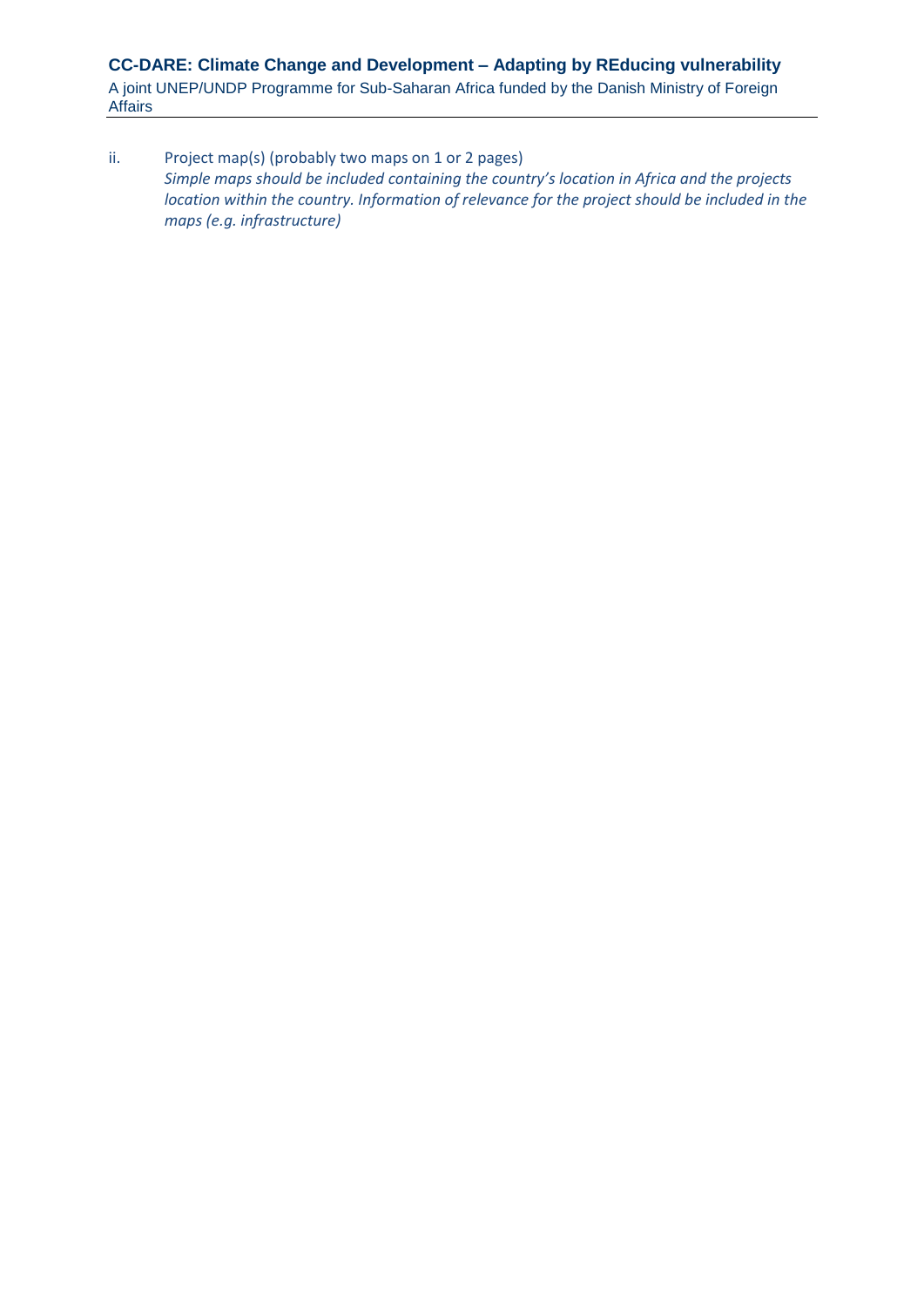# <span id="page-4-0"></span>iii. Summary (max 2 pages) *Summarising key points from 2, 3, 4, 6, 7, and 8 below.*

The completed project of local authorities capacity building for adaptation to climate change mainstreaming into local development planning is a continuation of the first phase implemented in 2009 in the northern Benin. It is built on phase 1 achievements. The objectives of the project are (i) strengthen the technical capacity of local officials and technical staff of municipalities and decentralized services of the State for the consideration of climate change adaptation in local development planning; (ii) support the development of a plan to anticipate and manage climate-related disasters in each municipality; (iii) raise awareness on climate change and popularize the achievements of the project

On completion, some outputs/outcomes are achieved. Indeed the project enables to train technical agents of municipalities and state agencies and disseminate the guide document for adaptation to climate change mainstreaming into local development planning.

On the other hand, the project leads to human resources development and has had some effects on national planning. Indeed on completion we can assume that human resources development have been a great result. Through the project's activities, 34 municipalities' staff is well trained on climate change issues. Moreover, some of them started to design local adaptation plan. The overall effect on national planning is the growing mainstreaming of local development stakeholders participation (local elected officials, technical agents, etc.) into adaptation actions planned at the national level. For example, Benin started in 2011 the first project of our NAPA. Awareness raising activities, capacity building of local development stakeholders were integrated in the project action plan. Therefore, expertise is hired from IDID staff to well implement such activities.

Key recommendations arising from the project implementation are to:

- Foster linkages with other ongoing/forthcoming projects to well utilize project achievements
- Support to local officials to implement actions planned

After the implementation of the project two forwarding activities are identified to improve the sustainability of the project achievements. These are:

- The support to municipalities in the implementation of the adaptation to climate change related activities included in local development plans.
- To target national policy makers to mainstream adaptation to climate change into national policies, strategies and development plans.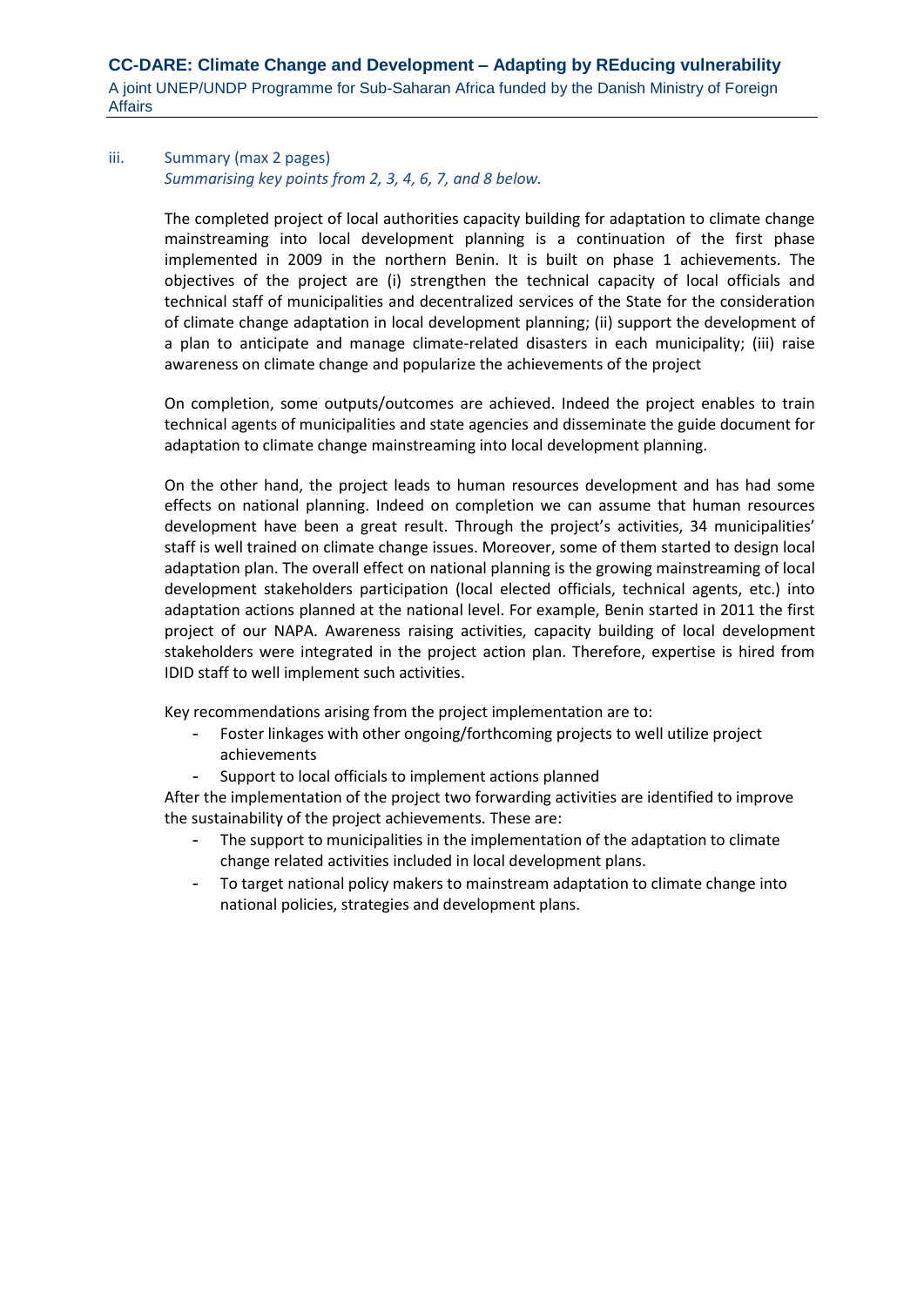## <span id="page-5-0"></span>1) Introduction (max 1 page)

Benin is in the throes of implementation of decentralization (since 2000) which gives a lot of power to decentralized communities in several areas including the environment and local development. In this context, there is a clear division of roles and those of the State of Commons in the course of development actions. Municipalities are subject to the effects of climate change and suffer the bitter extreme weather events become frequent in recent years. As proof, the year 2010 in Benin has recorded a wave of exceptionally large floods for at least 50 years with 55 of the 77 municipalities flooded in the country. They are often helpless to the extent of damage and their ability to anticipate events is very limited. Furthermore, the communal development plans (PDC) for the most developed in 2003-2004, incorporated very few issues related to climate change in the guidelines.

It's with this in mind that the proposed project of capacity building of Municipalities of Alibori for adaptation to climate change was initiated by the NGO IDID and was funded by the program CCDARE in 2009. The overall project objective was to strengthen the capacity of municipalities in the department of Alibori to better adapt to climate change. The results were especially capacity building of local officials and technical staff of municipalities to integrate adaptation to climate change in the local development planning and to this end, a guide was developed and validated by the parties stakeholders to provide a guide and support the effective integration of local adaptation.

This ongoing project is therefore based on concrete results achieved in the implementation of the pilot-CCDARE IDID in the department of Alibori and it also draws on lessons learned, recommendations and shortcomings of the pilot to better guide the activities of this project for an effective consideration of climate change adaptation in local development planning and better management of climate-related disasters. This project expands its activities in the three other most vulnerable areas of Benin as identified by the National Action Plan for Adaptation to Climate Change (NAPA). The project objectives are to:

- Strengthen the technical capacity of local officials and technical staff of municipalities and decentralized services of the State for the consideration of climate change adaptation in local development planning
- Support the development of a plan to anticipate and manage climate-related disasters in each municipality
- Raise awareness on climate change and popularize the achievements of the project

This report is the final that deeply assessed the project achievements, extract the learnt lessons and makes recommendations.

#### <span id="page-5-2"></span><span id="page-5-1"></span>2) Result assessment (max 4 pages)

#### a. Outputs

This section assesses one by one the degree of achievement of the project outputs and provides explanation for potential gaps.

#### **Output 1: Training of local officials**

This output has been fully achieved and moreover has been done. Indeed, two training of local officials has been scheduled in the project. While implementing the project, the coordination team decided, due to logistic and officials' availability to group together. This training has been executed at Cotonou. The indicator associated to this output was to train 34 local elected authorities. But finally more has been done. The training gathers all 77 local elected authorities coming from 77 municipalities, representatives from relevant ministries, media and other stakeholders involved in both local and global development.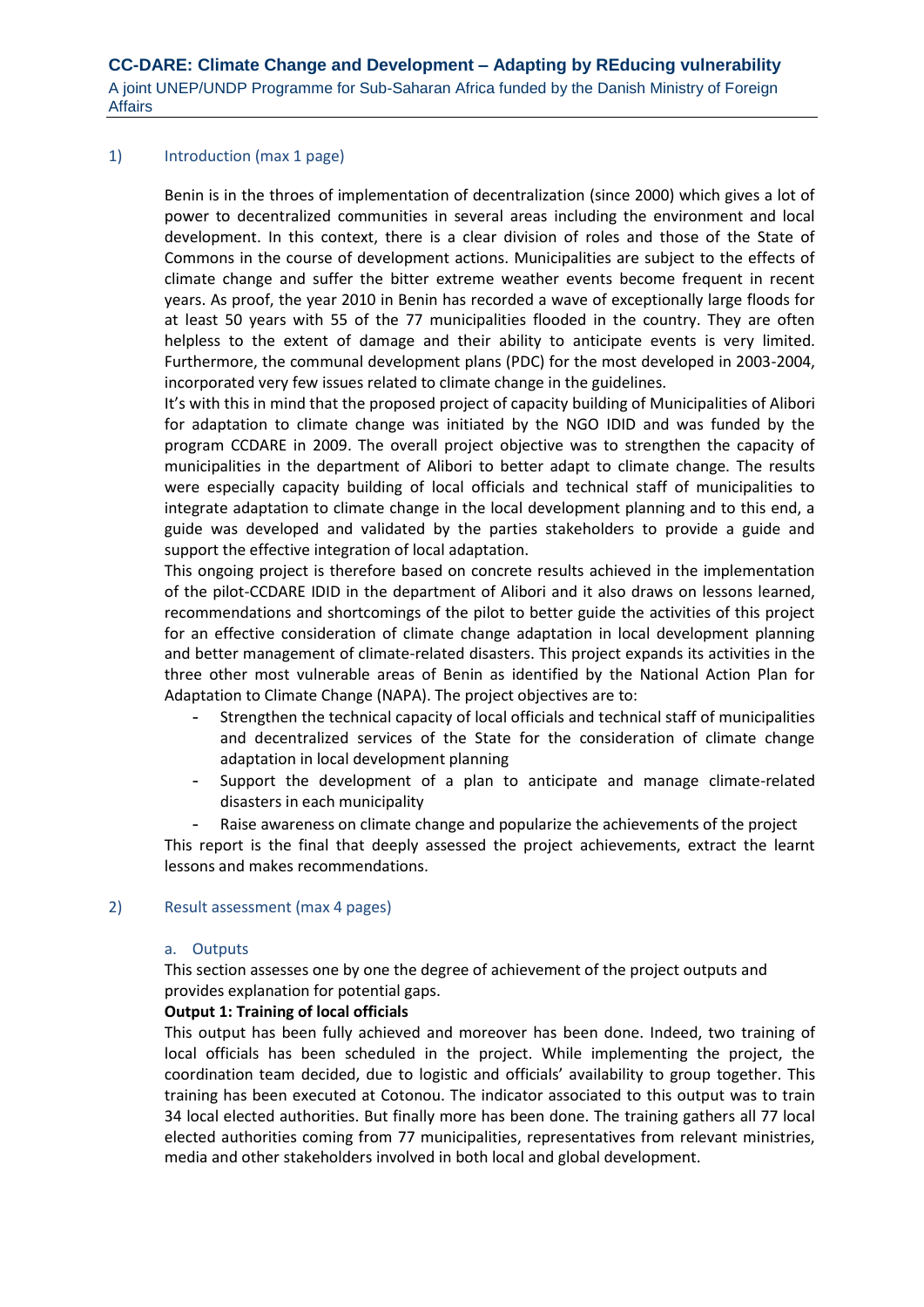## **Output 2: Training of technical agents of municipalities and state agencies**

Four trainings targeting technical agents of municipalities and state agencies have been scheduled in the project. But some timeline modification due to logistic and participants availability oblige the coordination team to do two trainings targeting the same indicators. Municipalities of the northern Benin have been gathered and training has been organized for them. The same strategy has been developed for municipalities of the southern Benin. These trainings objectives were to raise awareness of technical agents of municipalities and state agencies on climate change and strengthen their capacities in addressing climate change issues in local development. Two themes were developed during trainings as follow: "Generalities on climate change" and "Mainstreaming adaptation to climate change into local development planning". This output enables to raise awareness within technical agents involved in local development and strengthen somewhat their capacities in mainstreaming adaptation to climate change into local development. Therefore, we can assume that this output has been fully achieved.

# **Output 3: Dissemination of the guide document for adaptation to climate change mainstreaming into local development planning.**

It is stated in the official project document that the guide document for adaptation to climate change mainstreaming into local development planning will be designed and 1000 disseminated reaching 34 municipalities. It could be interesting to remind that a draft of the guide document has been previously designed on completion of the CCDARE Phase 1 project.



**Photo de famille de l'atelier de formation**

Second phase consisted of ameliorating the content through a muti-experts consultation. Two workshops were thereby held to discuss, finalize and validate the document. After validation the document was printed and dissemination started. Indeed, the NGO shares the document in all its workshops. The largest dissemination has been done during the national workshop help on 14 December 2011 that gathered all 77 local elected officials, relevant ministry and

media. To conclude we can say that this output has been fully achieved.

## **Output 4: Organization of stakeholders meeting**

This output and the following (output 5) are under the outcome 2: "A climate related risk management plan is designed in each municipality". To date we cannot reasonably assess this output because the project is supposed to end in March 2012. The activities which are under this output are still on schedule.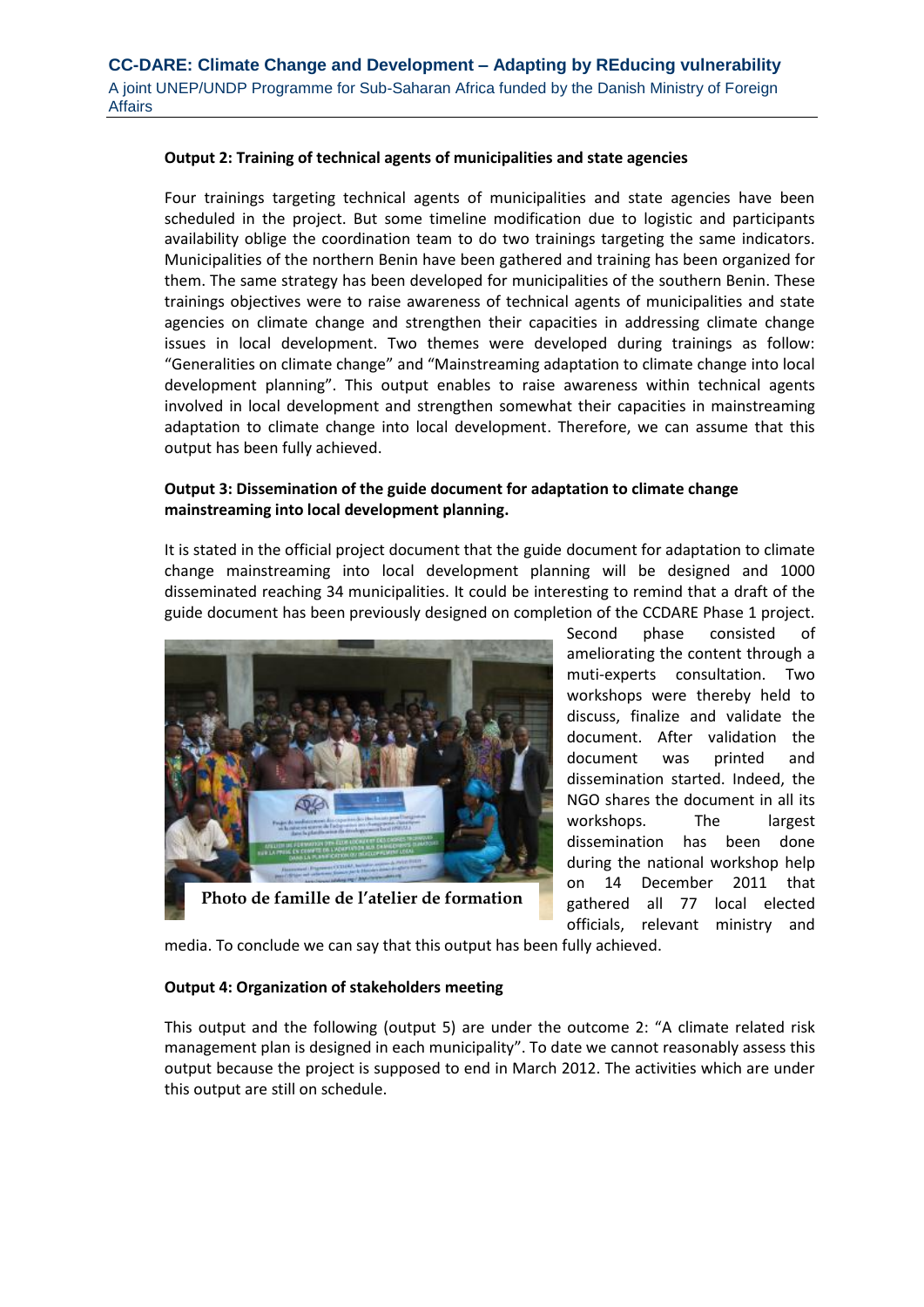## **Output 5: Support to climate related risk management plan designing**

Same situation than output 4. This output is not achieved yet.



# **Output 6: Making of a documentary film and diffusion**

This output is achieved at 75%. Indeed, the project planned the making of a documentary film on the achievements of the project and its diffusion twice. To date the documentary film is made and is available for diffusion. The diffusion is scheduled to be done.

*Discuss and assess one by one the degree of achievement of the outputs contained in the project document. Be factual using the outputs and indicators in the project* 

*document. Give reasons for none or partial achievement of outputs.*

## <span id="page-7-0"></span>b. Outcomes

This section assesses one by one the degree of achievement of the project outcomes and provides explanation for potential deviation.

**Outcome 1: Building capacities within local authorities and technical agents for mainstreaming adaptation to climate change into local development plans**

This outcome aims at building capacity of stakeholders involved in local development on how to address climate change at local level. The different trainings organized with full participation of local development stakeholders enable to ameliorate the overall their understanding of climate change and related challenges as far as local development is concerned. 34 municipalities are now able to start mainstreaming adaptation to climate and climate related risks management into their local development planning process. **Concrete examples are arising from some municipalities which are developing local adaptation plan and often ask assistance from NGO experts.**

## **Outcome 2: A climate related risk management plan is designed in each municipality**

The outcome 2 is not achieved. But we cannot reasonably assess it because the project is supposed to end in March 2012. Therefore, despite this report is produced, activities are still in progress for achieving outputs under this outcome. First activities consisting in diagnosis and analyzing of local context are being developed to complete the designing with municipalities of climate related risk management plan

## **Outcome 3: Awareness is raised within population and project outcomes are largely disseminated**

We can assume that this outcome is largely achieved. Awareness raising was systematically integrated in all project activities. During trainings, meeting with stakeholders, workshops, media was largely associated in order to disseminate information about climate change in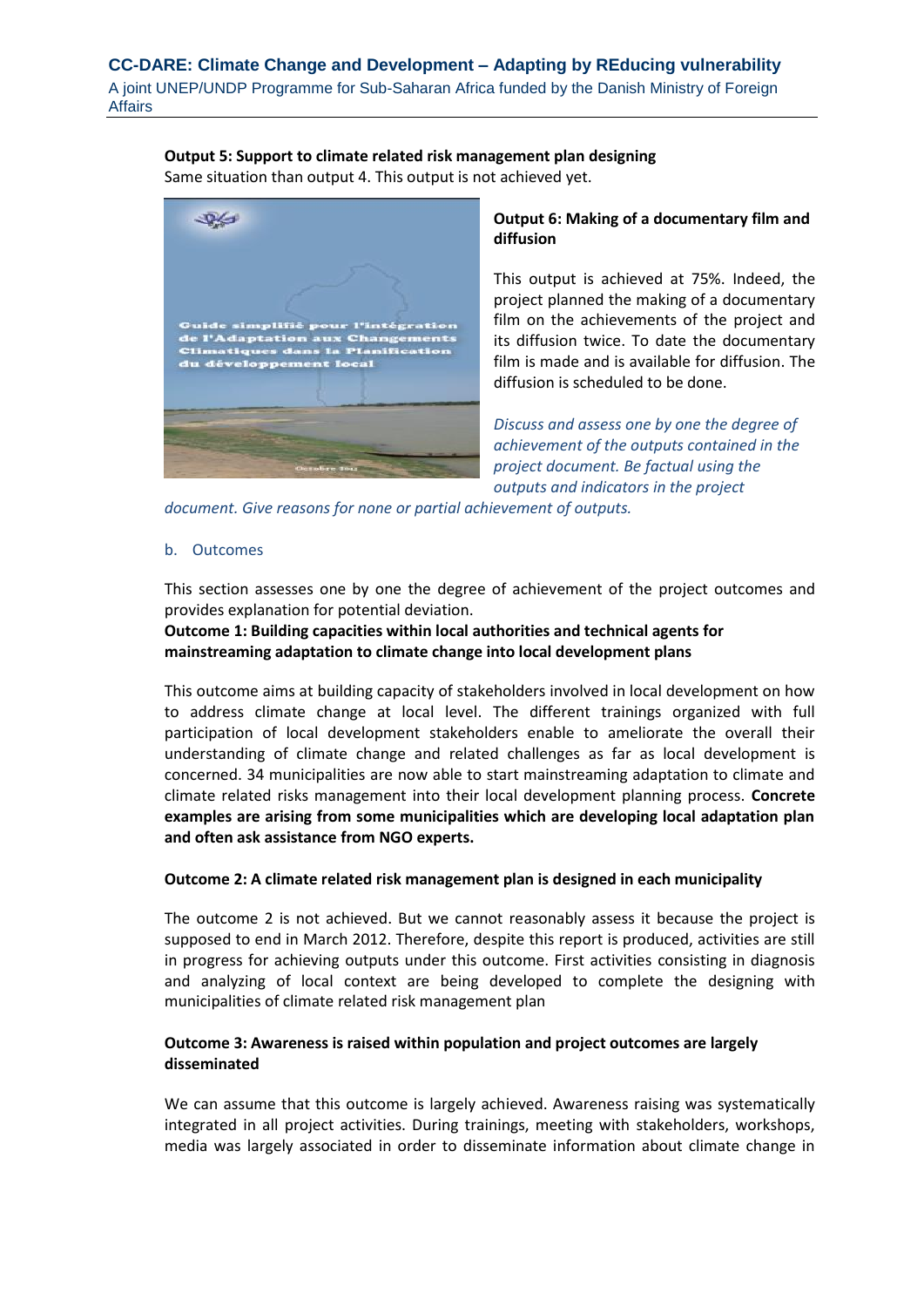# general and the project activities. **This strategy leads to better understanding of climate change issues within population, officials and technical agents.**

*Discuss and assess one by one the degree of achievement of the outcomes anticipated in the project document. Be factual using the outcomes and indicators in the project document. Discuss deviations from anticipated outcomes.*

## <span id="page-8-0"></span>c. Objectives

The project objectives are strongly linked to outcome discussed above. Indeed outcomes are just a reformulation of objectives and indicators are the same. Therefore, we think that as far as this project is concerned objectives evaluation and joins outcomes evaluation. *Discuss and assess one by one the achievement of project objectives.*

## <span id="page-8-1"></span>d. Overall conclusions on results

*Conclude on the achievement of the project overall, including not foreseen impacts if any.* Overall consideration of this project lets conclude that it provides interesting achievements as well. Foreseen impacts are achieved strengthening the capacities of local development stakeholders to address adaptation to climate change challenges.

Some outputs/outcomes are not fully achieved yet because of the fact that to date the project is not completed as scheduled in its timeline. Activities are on progress to complete some achievements and improve impacts.

# <span id="page-8-2"></span>3) Discussion of projects results in relation to institutional strengthening, human resources development and national planning and adaptation to climate change (max 2 pages)

# a. Institutional linkage and relevance

Results lead somewhat in institutional linkages. Activities developed by the project help to some actors that did not have any opportunity to discuss about local development. For example the Responsible of the Center for Agricultural Promotion doesn't have the opportunity to share local development constraints with local elected officials. But during training, collaboration meetings, workshops developed by CCDARE/IDID project, sharing is ameliorated.

Even if this is not an official institutional linkage, it is nevertheless an interesting starting point

## b. Human resources development

<span id="page-8-3"></span>Human resources development is central for the current CCDARE/IDID project. In 2003, Benin started a decentralization process that redirects power and development planning to local authorities. Since this time, the new geographic and political unite for development is the municipality. Efforts are being made by the new authorities to promote socio-economic at local development. But climate change negative effects are compromising these efforts. It is in this context that CCDARE/IDID project was launched. On completion we can assume that human resources development have been a great result. Through the project's activities, 34 municipalities' staff is well trained on climate change issues. Moreover, some started to design local adaptation plan.

Human resources development was not only noticed with municipalities' staff. Human resources from Ministry of agriculture, Ministry of Agriculture and other states agencies such as Centers for Agriculture Promotion, Health agencies benefit from the project. Their participation to project activities enables to strengthen these institutions capacities in addressing climate change and mainstreaming it into policies, strategies and planning.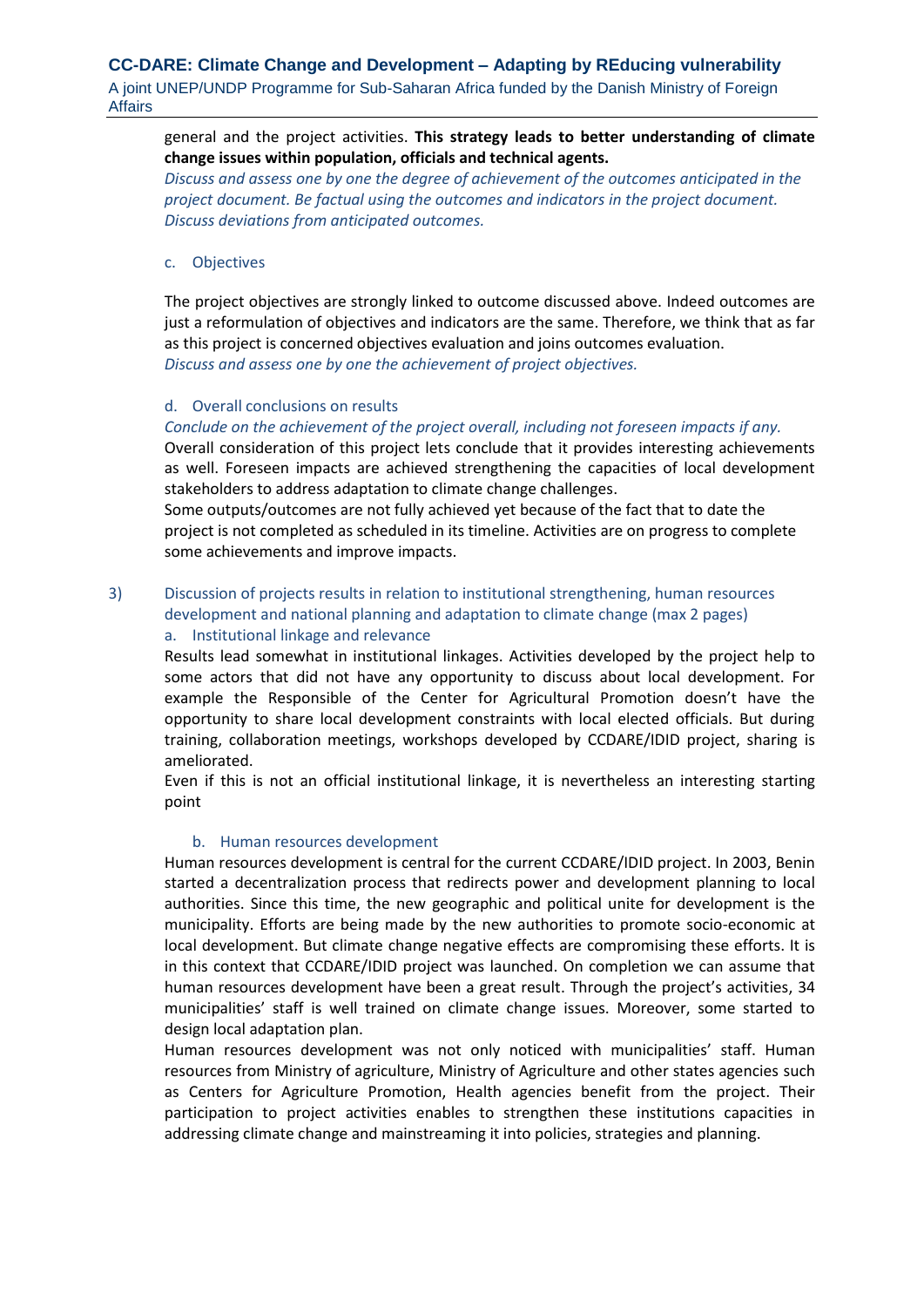# **CC-DARE: Climate Change and Development – Adapting by REducing vulnerability** A joint UNEP/UNDP Programme for Sub-Saharan Africa funded by the Danish Ministry of Foreign Affairs

<span id="page-9-0"></span>c. Effect on mainstreaming climate change into planning with particular reference to National Poverty Reduction Strategies (PRSP), Second National Communications (SNC), National Plan of Actions (NAPA)

Despite the project does not focus national level of planning some effects (direct or indirect) are being noticed. The overall effect is the growing mainstreaming of local development stakeholders (local elected officials, technical agents, etc.) into adaptation actions planned at the national level. For example, Benin started in 2011 the first project of our NAPA. Awareness raising activities, capacity building of local development stakeholders were integrated in the project action plan. Therefore, expertise is hired from IDID staff to well implement such activities. Moreover the Second National Communications (SNC) recognizes the importance of local development stakeholders in the adaptation strategies through the "Community Based Adaptation".

## <span id="page-9-1"></span>4) Technical assistance (max 1 page)

*Discuss and assess technical assistance provided under CC DARE*

CCDARE team provides significant assistance to the coordination team. This assistance related the technical and financial management of the project. In this purpose a kick-off workshop was organized by CCDARE team and held in Togo to provide assistance to second phase projects of Benin and Togo. This workshop permits to the two projects to learn from each other and know more on how to build second phase projects on first phase achievements.

Further assistance was provided to the coordination team through permanent online advices. Periodic technical and financial reports were discussed and validated as scheduled with CCDARE team.

## <span id="page-9-2"></span>5) Financial reporting (max 1 page)

*Present budget against actual expenditure overall and by main expense group. Detailed presentation by all budget lines to be provided in annex.*

## <span id="page-9-3"></span>6) Lessons learned (max 1 page)

*Extract lessons learned of value in the local context as well as potentially important for other initiatives elsewhere in climate change adaptation*

Lessons learnt from the project are:

# - **Involvement of all stakeholders in designing local development plans**

The experience of CCDARE/IDID two-phase projects reinforces the need to make local development planning a multi-actors process. Indeed climate change is affecting all socioeconomic sectors from agriculture to health going through education and infrastructures. Therefore capacity building activities must include all actors of the municipality. Due to some financial reasons, the project failed at training all these stakeholders. Some of them (the essential) were targeted but better results could be achieved if more local development stakeholders were targeted.

# - **Importance of mainstreaming adaptation to climate change into local development plans**

Climate change negative impacts are not easy to be addressed when happened. If they are anticipated management is easier. Benin experiences this situation in 2010 when large flooding affects 55 municipalities out of 77 country's municipalities. The initiative IDID was running with the support of CCDARE programme since 2009 revealed once again the need to foresee climate change negative and positive effects and mainstream into development, policies, strategies and planning. Now there is no more doubt to say that municipalities and countries can improve their resilience by including climate change in their way to think and plan the development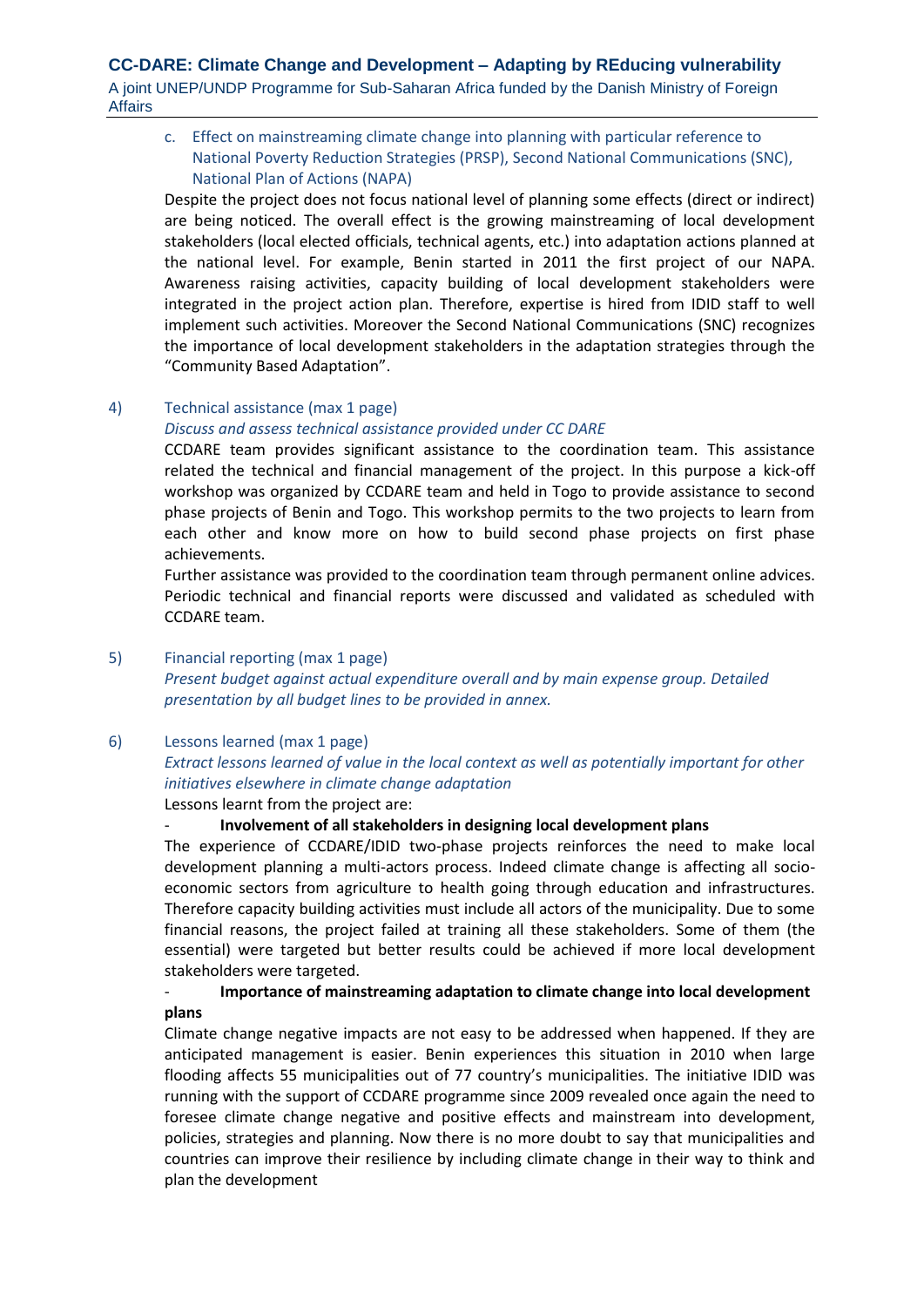## - **Keep raising awareness about climate change**

Some could think that everyone is aware of climate change. It's somewhat right. Everybody who has a reasonable age can notice climate is changing. But not all people know why it's changing, what the observed and potential effects are and how to mitigate/adapt. This project implementation shows once again that some people even at higher position in development planning are really *aware* of climate change.

That is why it comes as a lesson that awareness should be kept.

## <span id="page-10-0"></span>7) Recommendations (max 1 page)

*Formulate recommendations arising from the project that would be useful for climate change adaptation. Recommendations should be directed to the local text as well as for wider use.* 

Main recommendations that reached from the almost completed project are as follow:

- **Fostering linkages with other ongoing/forthcoming projects to well utilize project achievements**

Adaptation to climate change is a global concern and isolated actions are not good. CCDARE/IDID strongly recommend to local actors and those abroad to keep searching for linking with other past, ongoing or forthcoming initiatives whose overall object is adaptation to climate change. This project did it and its achievements and experts are being used by the first NAPA ongoing project.

## - **Support to local officials to implement actions planned**

CCDARE/IDID two projects have been helped for 3 years municipalities to mainstream adaptation to climate change into local development planning. Some municipalities are well informed about the issue and start the integration itself. Potential next step for the initiative is the support to the implementation of adaptation actions planned. Such thing will enable municipality to start concrete adaptation at local level. This way forwarding must include capacity building of local authorities and technical agents in fundraising strategies for implementation of adaptation actions.

This recommendation is formulated again as a way forward activity.

## Extension of project achievements in other regions of the country.

The projects finally recommend that its experience is shared with other countries in order to really make adaptation to climate change a local and community concern.

## <span id="page-10-1"></span>8) Way forward (max 1 page)

## *Outline strategy on the way forward to take advantage of the results generated by the project.*

Key potential forward activities are:

The support to municipalities in the implementation of the adaptation to climate **change related activities included in local development plans.**

This is a recommendation formulated above. CCDARE/IDID two projects have been helped for 3 years municipalities to mainstream adaptation to climate change into local development planning. Some municipalities are well informed about the issue and start the integration itself. Potential next step for the initiative is the support to the implementation of adaptation actions planned. Such thing will enable municipality to start concrete adaptation at local level. This way forwarding must include capacity building of local authorities and technical agents in fundraising strategies for implementation of adaptation actions.

- **To target national policy makers to mainstream adaptation to climate change into national policies, strategies and development plans**

Even if municipalities are the new entity of local development thinking, local and community development actions plan are influenced by the national policies, strategies and development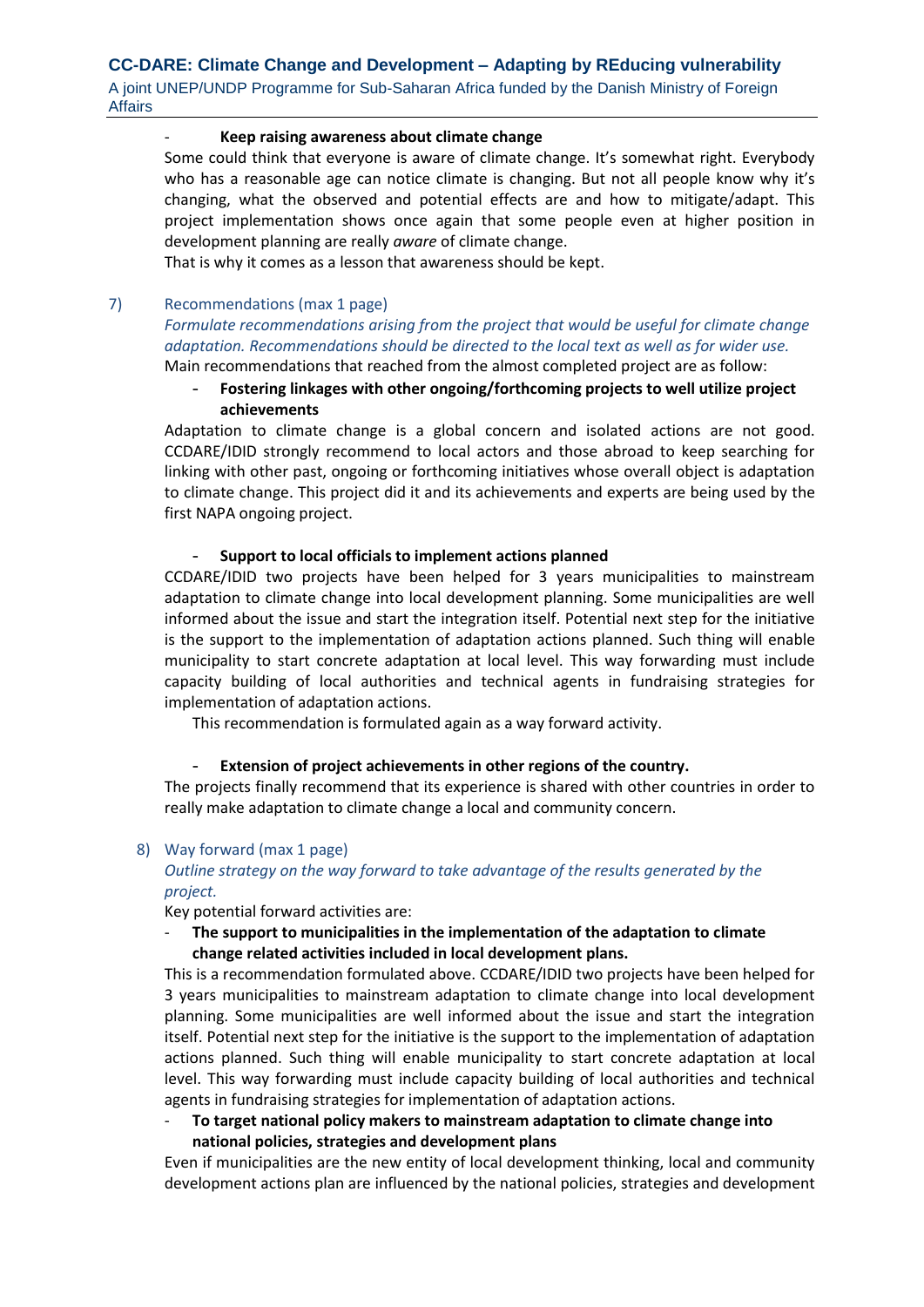plans such as the National Poverty Reduction Strategies and other relevant strategies and policies at national level. Therefore it will be very useful to help national planners to mainstream climate change (adaptation and mitigation). Thus Activities developed targeting local development stakeholders will be replicated and scaled-up to them.